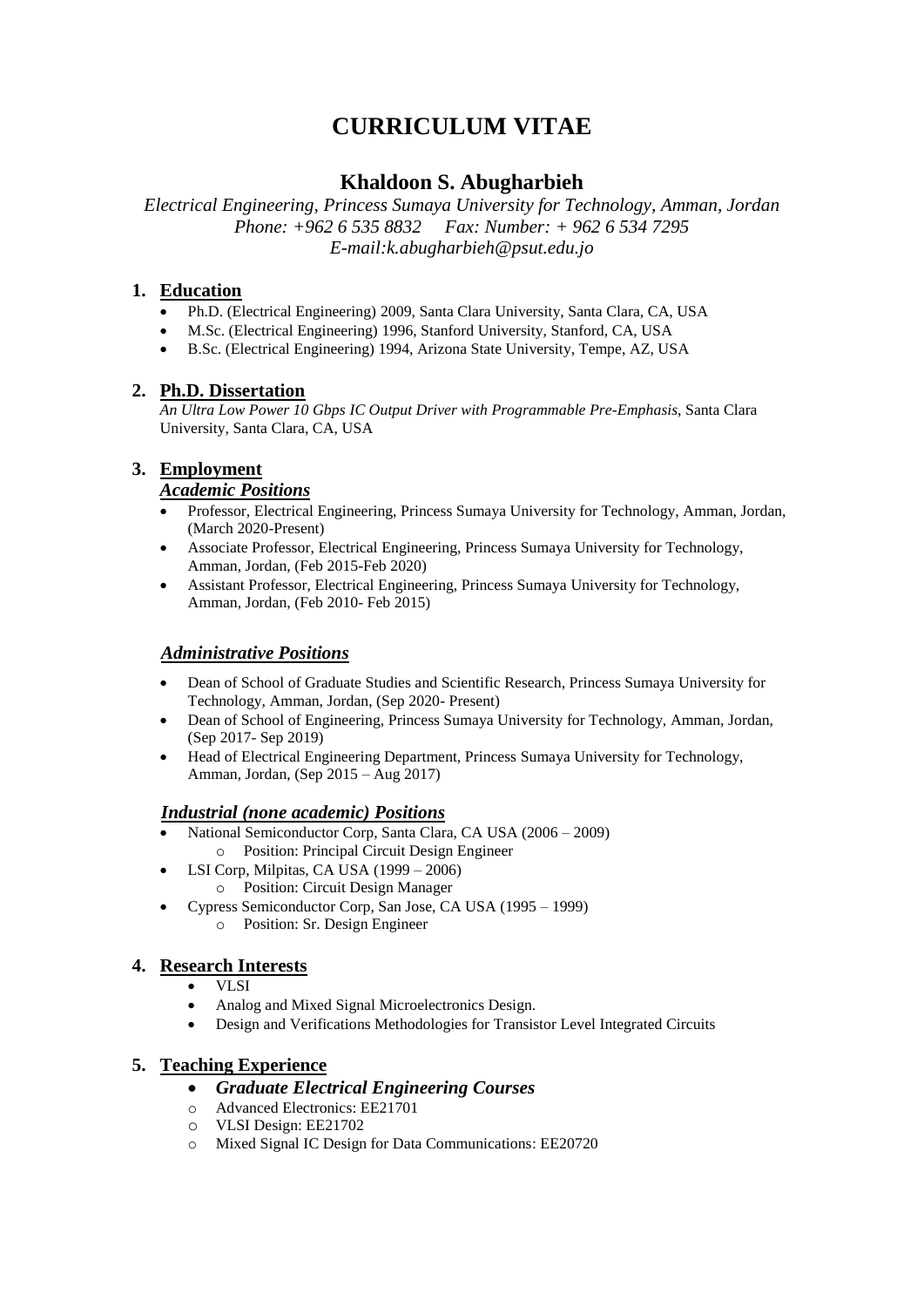- *Undergraduate Electrical Engineering Courses*
- o Electrical Circuits I: 24221
- o Electronics I: EE21231
- o Electronics II: EE21331
- o Digital Electronics: EE21332
- o VLSI Circuits: EE 21531
- o

# **6. Supervision of Graduate Research**

• **Ph.D. (Electrical Engineering Department, Santa Clara University, California, USA)**

Sanad Kawar*,* "An Input Power-Aware Maximum Efficiency Tracking Technique for Energy Harvesting in IoT Applications", 2020.

#### • **M.Sc. (Electrical Engineering Department, Princess Sumaya University for Technology, Amman, Jordan)**

- Moh'dRasoul Masadeh, "Design of a CMOS Continuous Time Linear Equalizer Using Low Supply Voltage", 2021.
- Mohammed Al-Fayyad, "Design and Simulations of a Low Power Static Random Access Memory System", 2019.
- Abdulla Deeb, "Design of an Analog IC Filter for Mixed-Mode Applications", 2018.
- Osama Bondog, "A D-Type Flip-Flop with Enhanced Timing Using CMOS Technology and Low Supply Voltage", 2017.
- Jannah Al-Hashimi, "Design of a Switched-Mode Operational Amplifier for Analog Signal Low Voltage Applications", 2017.
- Abdallah Hasan, "High Performance Sample and Hold Circuit Used in Mixed Signal Applications", 2016.
- Waseem Al-Akal, "A High Performance CMOS Adder", 2016.
- Mustafa Shihada, "High Speed Front-End CMOS Receiver with Signal Equalization", 2016.
- Mahmoud Mohammed, "Design of a voltage reference circuit using MOSFET transistors", 2014.
- Sanad Kawar, "A high performance loss of signal detector for serial transceiver ICs", 2014.
- Hazem Marar, "A High Performance 1.8V PMOS-Based LVDS Driver", 2012.

## **7. US Issued Patents**

- **K. Abugharbieh**, G. Meredith, C. Wyland, P. Wu, H. Liu, S. Stokes, Y. Wang, "Capacitors within an interposer coupled to supply and ground planes of a substrate," US Patent 9337138, May 10, 2016
- **K. Abugharbieh**, D. Ferris, L. Jones, "Skew compensation for a stacked die," US Patent 9003221, April 7, 2015
- M. Fanaswalla, **K. Abugharbieh**, D. Ferguson, "Receiver Circuit," US Patent 8838056, Sep 16, 2014
- **K. Abugharbieh**, Y. Cao, G. Richmond, ["Bandgap bias circuit compensation using a](http://patft.uspto.gov/netacgi/nph-Parser?Sect1=PTO2&Sect2=HITOFF&p=1&u=%2Fnetahtml%2FPTO%2Fsearch-bool.html&r=2&f=G&l=50&co1=AND&d=PTXT&s1=khaldoon.INNM.&s2=Abugharbieh.INNM.&OS=IN/khaldoon+AND+IN/Abugharbieh&RS=IN/khaldoon+AND+IN/Abugharbieh)  [current density range and resistive loads,](http://patft.uspto.gov/netacgi/nph-Parser?Sect1=PTO2&Sect2=HITOFF&p=1&u=%2Fnetahtml%2FPTO%2Fsearch-bool.html&r=2&f=G&l=50&co1=AND&d=PTXT&s1=khaldoon.INNM.&s2=Abugharbieh.INNM.&OS=IN/khaldoon+AND+IN/Abugharbieh&RS=IN/khaldoon+AND+IN/Abugharbieh)" US Patent 8638084, January 28, 2014.
- **K. Abugharbieh**, J. Mohan, I. Duzevik, "Low voltage differential signal driver with reduced power consumption," US Patent 8638125, January 28, 2014.
- **K. Abugharbieh**, M. Marlett, "Voltage mode line driver and pre-emphasis circuit," US Patent 8358156, January 22, 2013.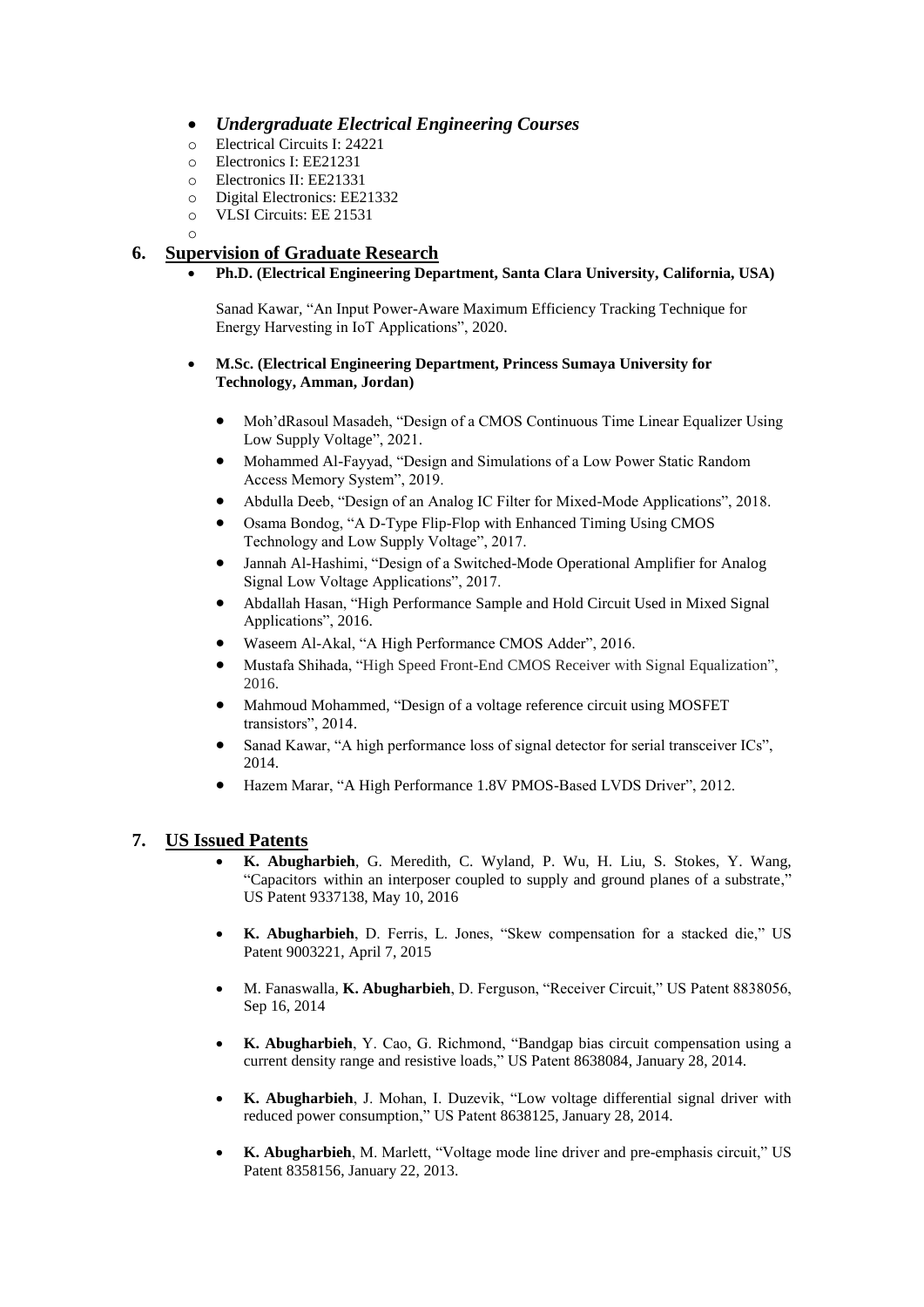- M. Marlett, **K. Abugharbieh**, "Impedance tuning for termination," US Patent 8446169, May 21, 2013.
- **K. Abugharbieh**, P. Jing, "Reference voltage shifting technique for optimizing SNR performance in pipeline ADCs with respect to input signal," US Patent 7535399, May 19, 2009.
- S. B. Raza, A. X. Meng, D. A. Krall, **K. Abugharbieh**, R. J. Bettman, ["Design](http://www.google.com/patents?id=rFkOAAAAEBAJ&dq=Khaldoon+Abugharbieh)  [architecture for a parallel and serial programming interface,](http://www.google.com/patents?id=rFkOAAAAEBAJ&dq=Khaldoon+Abugharbieh)" US Patent 6510487, January 21, 2003.
- **K. Abugharbieh**, S.K. Min, "Method, circuit and/or architecture to improve the frequency range of a voltage controlled oscillator," US Patent 6275116, August 14, 2001.
- **K. Abugharbieh**, S.K. Min, ["Circuit and method for controlling an output of a ring](http://www.google.com/patents?id=LQMIAAAAEBAJ&dq=Khaldoon+Abugharbieh)  [oscillator,"](http://www.google.com/patents?id=LQMIAAAAEBAJ&dq=Khaldoon+Abugharbieh) US Patent 6275117, August 14, 2001.
- **K. Abugharbieh**, D. Y. Yu, R. J. Bettman, ["Stable adjustable programming voltage](http://www.google.com/patents?id=TCoGAAAAEBAJ&dq=Khaldoon+Abugharbieh)  [scheme"](http://www.google.com/patents?id=TCoGAAAAEBAJ&dq=Khaldoon+Abugharbieh) US Patent 6147908, November 14, 2000.
- T. M. Lacey, **K. Abugharbieh**, ["Adjustable verify and program voltages in](http://www.google.com/patents?id=e-IFAAAAEBAJ&dq=Khaldoon+Abugharbieh)  [programmable devices,](http://www.google.com/patents?id=e-IFAAAAEBAJ&dq=Khaldoon+Abugharbieh)" US Patent 6130842, October 10, 2000.

#### **8. Refereed ISI Journals**

- S. Kawar, S. Krishnan, **K. Abugharbieh**, "An Input Power-Aware Efficiency Tracking Technique With Discontinuous Charging for Energy Harvesting Applications," *IEEE Access*, vol. 8, pp. 135195-135207, July, 2020.
- **K. Abugharbieh**, W. Marar, "Integrating Multiple State of Art Computer Aided Design Tools in Microelectronics Circuit Design Classes," *Computer Applications in Engineering Education*, vol . 27, issue 5, pp. 1156-1167, September, 2019.
- K. Gharbieh, M. Ranneh, **K. Abugharbieh**, "A wide-range 22-GHz LC-based CMOS voltage controlled oscillator," *International Journal of Electronics*, vol. 105, issue 6, pp. 951-968, February, 2018.
- **K. Abugharbieh**, K. Gharbieh, "A programmable 40 Gb/s SST driver with highfrequency signal-boost capability in 28 nm CMOS," *Analog Integrated Circuits and Signal Processing*, vol. 92, issue 1, pp. 115-129, July, 2017.
- S. Kawar, **K. Abugharbieh**, W. Al-Akel, M. Mohammed, "A 10 Gbps differential lowpower loss of signal detector for AC-coupled serial transceivers in 28nm CMOS technology," *The Microelectronics Journal*, vol. 56, pp. 65-73, October, 2016.
- **K. Abugharbieh**, A. Balabanyan, A. Durgaryan, V. Melikyan, "Line-impednace matching and signal conditioning capabilities for high-speed feed-forward voltagemode transmit driver," *The Microelectronics Journal*, vol. 55, pp.26-39, September 2016.
- M. Mohammed, **K. Abugharbieh**, M. Abdelfattah, S. Kawar, "Design methodology for MOSFET-based voltage reference circuits implemented in 28 nm CMOS technology," *International Journal of Electronics and Communications*, vol. 70, issue 5, pp. 252— 262, May, 2016.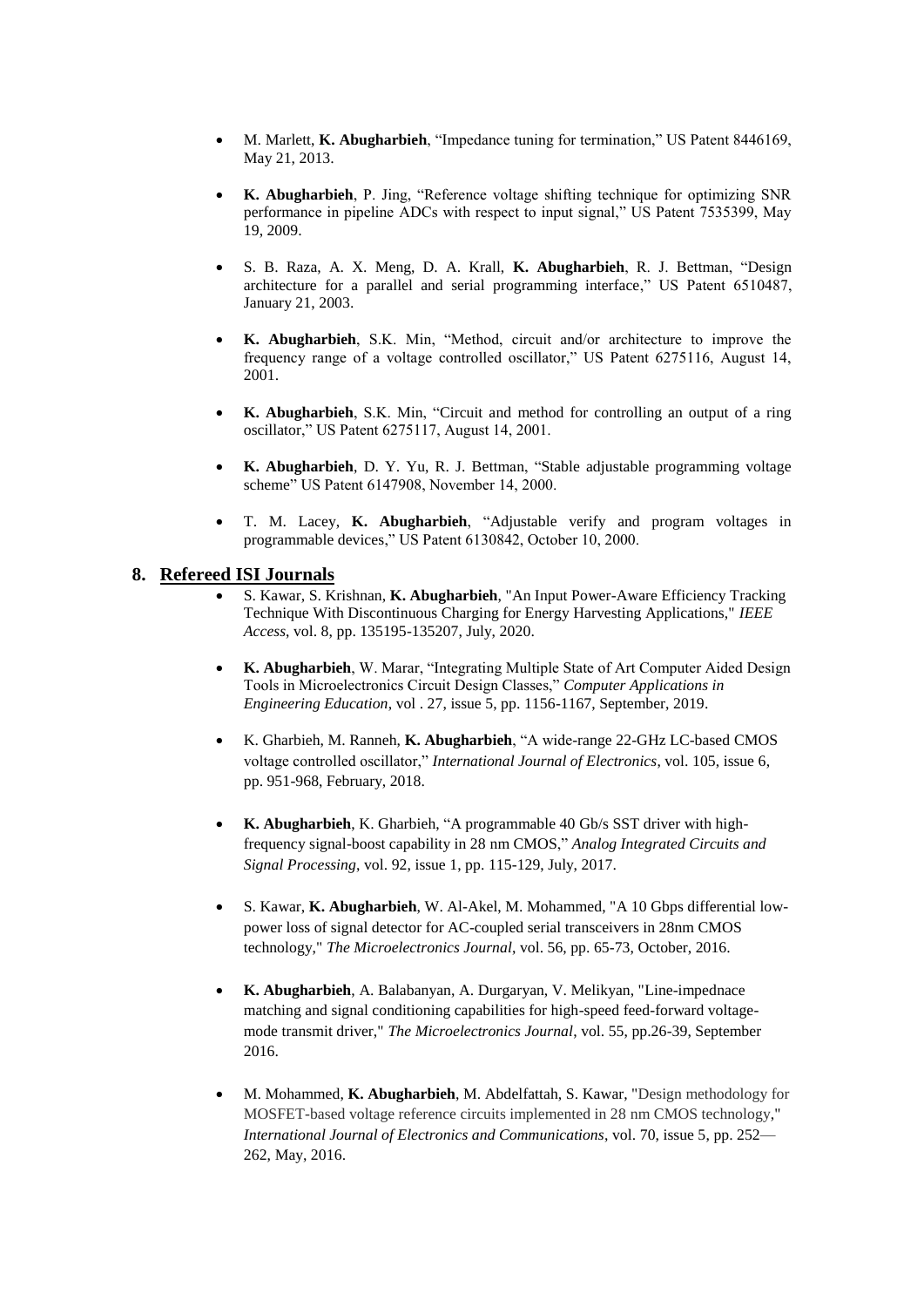- S. D. Vamvakos, C. R. Gauthier, C. Rao, A. Wang, K. R. Canagasaby, **K. Abugharbieh**, P. Choudhary, S. Dabral, S. Desai, M. Hassan, K. C. Hsieh, B. Kleveland, G. Mandal, R. Rouse, R. Saraf, J. Yeung , Y. Cao, "A 2.488–11.2 Gb/s SerDes in 40 nm low-leakage CMOS with multi-protocol compatibility for FPGA applications," *Analog Integrated Circuits and Signal Processing*, vol. 78, issue 2, pp. 259-273, February, 2014.
- **K. Abugharbieh**, Y. Koh, S. Krishnan, J. Mohan, "A 33 mW 12.5Gbps BiCMOS transmitter for high speed backplane applications," *The Microelectronics Journal*, vol. 45, issue 1, pp. 110-118, January, 2014.
- M. Mohammed, S. Kawar, **K. Abugharbieh**, "Methodology for designing and verifying switched-capacitor sample and hold circuits used in data converters," *IET circuits, devices and system*, vol. 8, issue 4, pp. 252—262, July, 2014.
- T. A. Al-Maaita, A. H. Tahboub, **K. AbuGharbieh**, "A 10 GHz wideband VCO with low KVCO variation," *The Microelectronics Journal*, vol. 44, issue 2, pp. 103–118, February, 2013.
- H. W. Marar, **K. Abugharbieh**, A. Al-Tamimi, "A 1.8 V low power 5 Gbps PMOSbased LVDS output driver with good return loss performance," *Analog Integrated Circuits and Signal Processing*, vol 79, issue 1, pp. 1-13, February, 2014.
- **K. Abugharbieh**, J. Mohan, V. Devnath, I. Duzevik, S. Krishan, "An Ultra Low Power 10 Gbps LVDS Output Driver," *IEEE transactions on Circuits and Systems I: Regular Papers*, vol. 57, issue 1, pp. 262-269, January, 2010.
- H.J. Song, M. J. Rack, **K. Abugharbieh**, S. Y. Lee, V. Khan, D. K. Ferry, D. R. Allee, "25 nm chromium oxide lines by scanning tunneling lithography in air," *Journal of Vacuum Science and Technology*, vol. 12, issue 6, pp. 3720-3724, November, 1994.

## **9. Refereed IEEE Conferences**

- S. Kawar, S. Krishnan, and **K. Abugharbieh**, "Power Management for Energy Harvesting in IoT – A Brief Review of Requirements and Innovations," in *2021 IEEE International Midwest Symposium on Circuits and Systems (MWSCAS)*, Lansing, MI, USA, Aug. 2021, pp. 360–364
- E. Al-Qaralleh, B. H. Sababha, and **K. Abugharbieh**, "Integrating Design Thinking in Freshmen-Level Engineering Curriculum," in *2021 Innovation and New Trends in Engineering, Science and Technology Education Conference (IETSEC)*, Amman, Jordan, May 2021, pp. 1-6.
- J. Al-Hashimi and **K. Abugharbieh**, "Design of a Switched-Mode Operational Amplifier Operating With a 0.5V Supply Voltage," in *2021 19th IEEE International New Circuits and Systems Conference (NEWCAS)*, Toulon, France, Jun. 2021, pp. 1–4.
- **K. Abugharbieh**, B. Yaseen and A. Deeb, "A Fully Integrated 1.2V LDO Regulator," *2020 32nd International Conference on Microelectronics (ICM)*, Aqaba, Jordan, December 2020, pp. 1-4.
- A. Hasan, **K. Abugharbieh**, M. Al-Mousely and W. Al-Akel, "A Low-Power 25GS/Sec Sample and Hold Circuit with Active-Load Inductors," in proceedings of the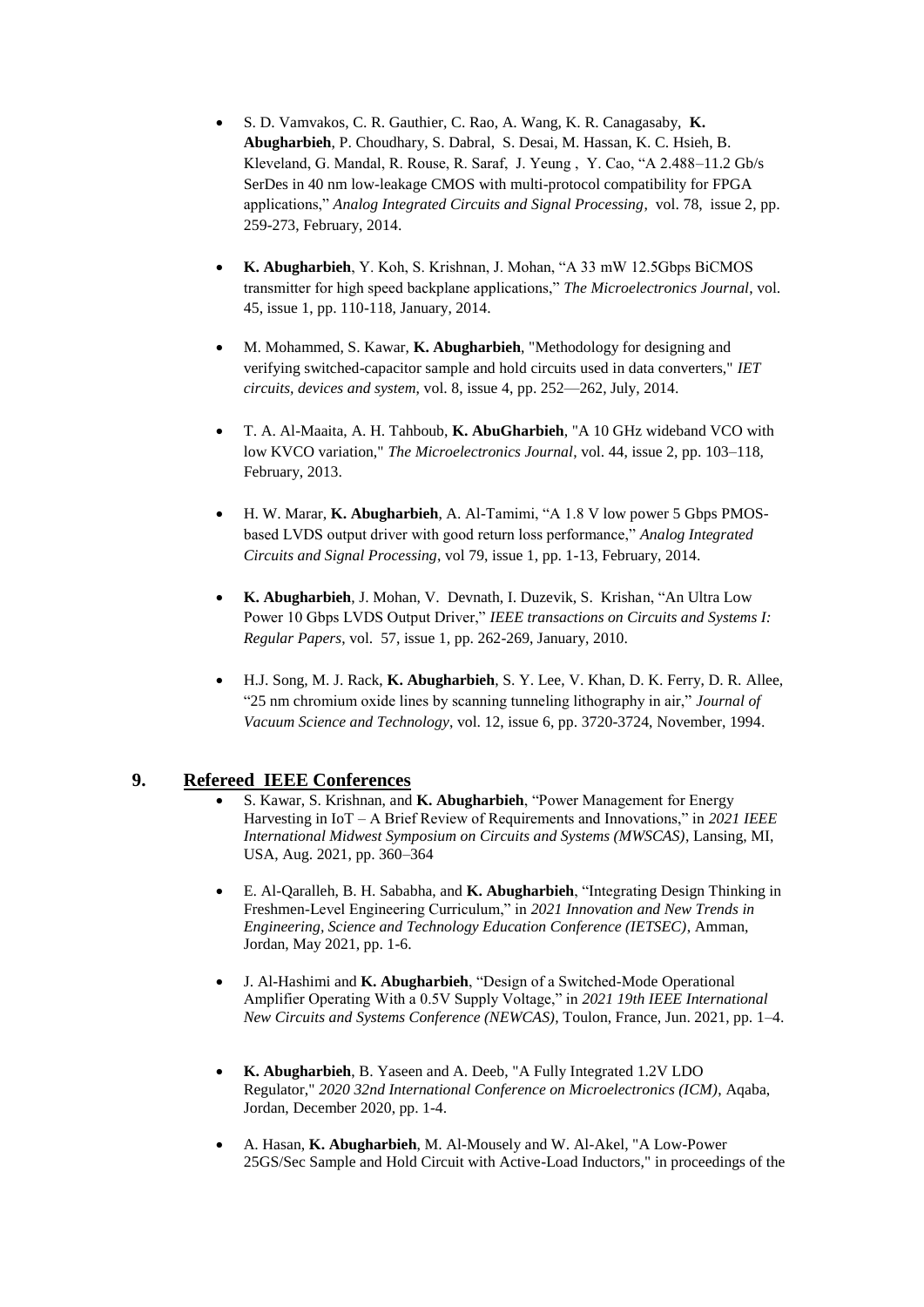*2020 IEEE Canadian Conference on Electrical and Computer Engineering (CCECE),* London, ON, Canada, 2020, pp. 1-4.

- M. AL-Fayyad and **K. Abugharbieh**, "A 0.3V 15.6MHz 7T SRAM with Boosted Write and Read Worldlines," in proceedings of the *2020 IEEE Canadian Conference on Electrical and Computer Engineering (CCECE),* London, ON, Canada, 2020, pp. 1-4.
- O. Bondoq, **K. Abugharbieh** and A. Hasan, "A D-Type Flip-Flop with Enhanced Timing Using Low Supply Voltage," in proceedings of the *2020 IEEE Canadian Conference on Electrical and Computer Engineering (CCECE)*, London, ON, Canada, 2020, pp. 1-4.
- S. Kawar, S. Krishnan, **K. Abugharbieh**, "An Input Power-Aware Efficiency Tracking Technique for Energy Harvesters in IoT," in proceedings of the *IEEE International Symposium on Circuits and Systems (ISCAS)*, Sapporo, Japan, May, 2019.
- W. Al-Akel, **K. Abugharbieh**, A. Hasan, H. Marar, " A Power Efficient 500MHz Adder," in proceedings of the *IEEE SouthEastCon,* Huntsville, USA, April, 2019, pp. 1-6.
- A. Deeb, **K. Abugharbieh**, "A CMOS gm-C Low-Pass Filter for Direct Conversion Receivers with Tuning Capability," in proceedings of the *IEEE SouthEastCon,*  Huntsville, USA, April, 2019, pp. 1-4.
- S. Kawar, S. Krishnan, **K. Abugharbieh**, "A Discontinuous Charging Technique with Programmable Duty-Cycle for Switched-Capacitor Based Energy Harvesting Circuits in IoT Applications," in proceedings of the *31st IEEE International System-on-Chip Conference (SOCC), Arlington*, VA, United States, September, 2018, pp. 19-22.
- **K. Abugharbieh**, K. Gharbieh, "A 20 Gbps voltage mode transmitter with a highfrequency signal boost in 28nm CMOS technology," in proceedings of the *IEEE International New Circuits and Systems Conference (NEWCAS)*, Grenoble, France, June, 2015, pp. 1-4.
- A. Durgaryan, A. Balababyan, V. Melikyan, **K. Abugharbieh**, "Pull-Up/Pull-Down Line Impedance Matching Methodology for High Speed Transmitters," in proceedings of the *IEEE International Conference on IC Design and Technology*, Austin, TX, USA, 2014.
- S. Kawar, **K. Abugharbieh**, W. Al-Akel, M. Mohammed, "A 10 Gbps Loss of Signal Detector for High-Speed AC-Coupled Serial Transceivers in 28nm CMOS Technology," in proceedings of the *IEEE International Conference on IC Design and Technology*, Austin, TX, USA, 2014.
- M. Mohammed, **K.Abugharbieh**, M. Abdelfattah, S. Kawar, "Design of a Voltage Reference Circuit Based on Subthreshold and Triode MOSFETS in 90nm CMOS," in proceedings of the *IEEE International Conference on IC Design and Technology*, Austin, TX, USA, 2014.
- E. Wu, **K. Abugharbieh**, B. Banijamali, S. Ramaligam, P. Wu, C. Wyland, "Interconnect and package design of a heterogeneous stacked-silicon FPGA," in proceedings of the *IEEE Custom Integrated Circuits Conference*, San Jose, CA, USA, 2013, pp. 1-8.
- S. D. Vamvakos, C.R. Gauthier, C. Rao, K.R. Canagasaby, P. Choudhary, S. Dabral, S. Desai, M. Hassan, K.C. Hsieh, B. Kleveland, G. Mandal, R. Rouse, R. Saraf, A. Wang,